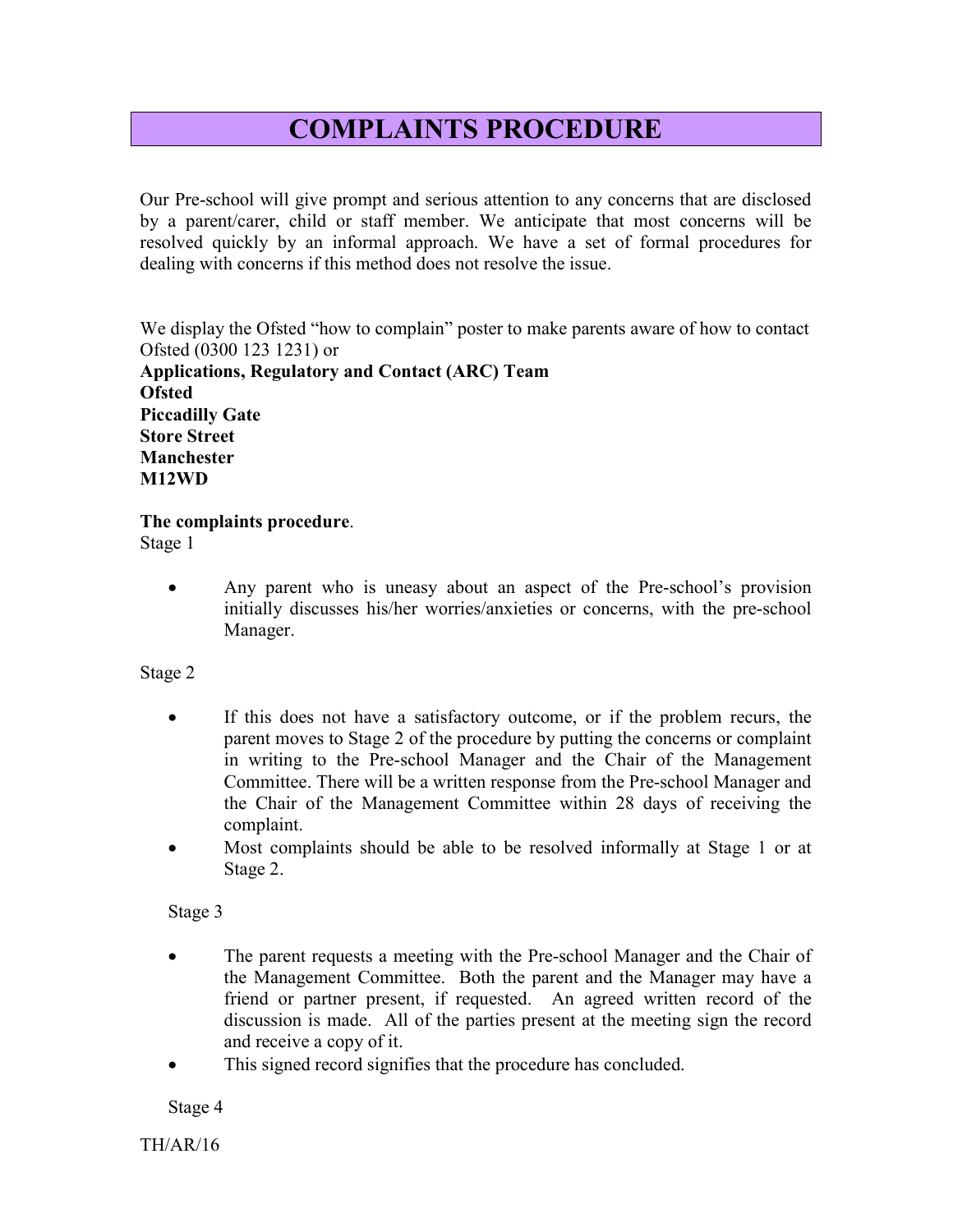- If at the Stage 3 meeting the parent and Pre-school cannot reach agreement, an external mediator is invited to help to settle the complaint. This person should be acceptable to both parties, listen to both sides and offer advice. A mediator has no legal powers but can help to define the problem, review the action so far and suggest further ways in which it might be resolved.
- Staff or volunteers within the Pre-school Learning Alliance are appropriate persons to be invited to act as mediators.
- The mediator keeps all discussion confidential. S/he can hold separate meetings with the Pre-school personnel (Pre-school Manager and Chair of the Management Committee) and the parent, if this is decided to be helpful. The mediator keeps an agreed written record of any meetings that are held and of any advice s/he gives.

Stage 5

- When the mediator has concluded her/his investigations, a final meeting between the parent, the Pre-school Manager and the Chair of the Management Committee is held. The purpose of this meeting is to reach a decision on the action to be taken to deal with the complaint. The mediator's advice is used to reach this conclusion. The mediator is present at the meeting if all parties think this will help a decision to be reached.
- A record of this meeting, including the decision on the action to be taken, is made. Everyone present at the meeting signs the record and receives a copy of it. This signed record signifies that the procedure has concluded.
	- The record of this complaint is kept on file and is made available to Ofsted.

 $\bullet$ 

## Serious Complaint where a child may be at risk.

If a child appears to be at risk, the Pre-school will follow the safeguarding procedures of the Buckinghamshire Safeguarding Children's Partnership (BSCP).

The Designated Safeguarding Manager (DSM) or LADO (local Authority Designated Officer) must be informed.

## Records

All records of the complaint are kept, including the date, the circumstances of the complaint and how the complaint was managed.

| This policy was agreed and adopted at a Committee Meeting held on |                                                      |
|-------------------------------------------------------------------|------------------------------------------------------|
|                                                                   | For and on behalf of Marlow Bottom<br>Pre-school CIO |